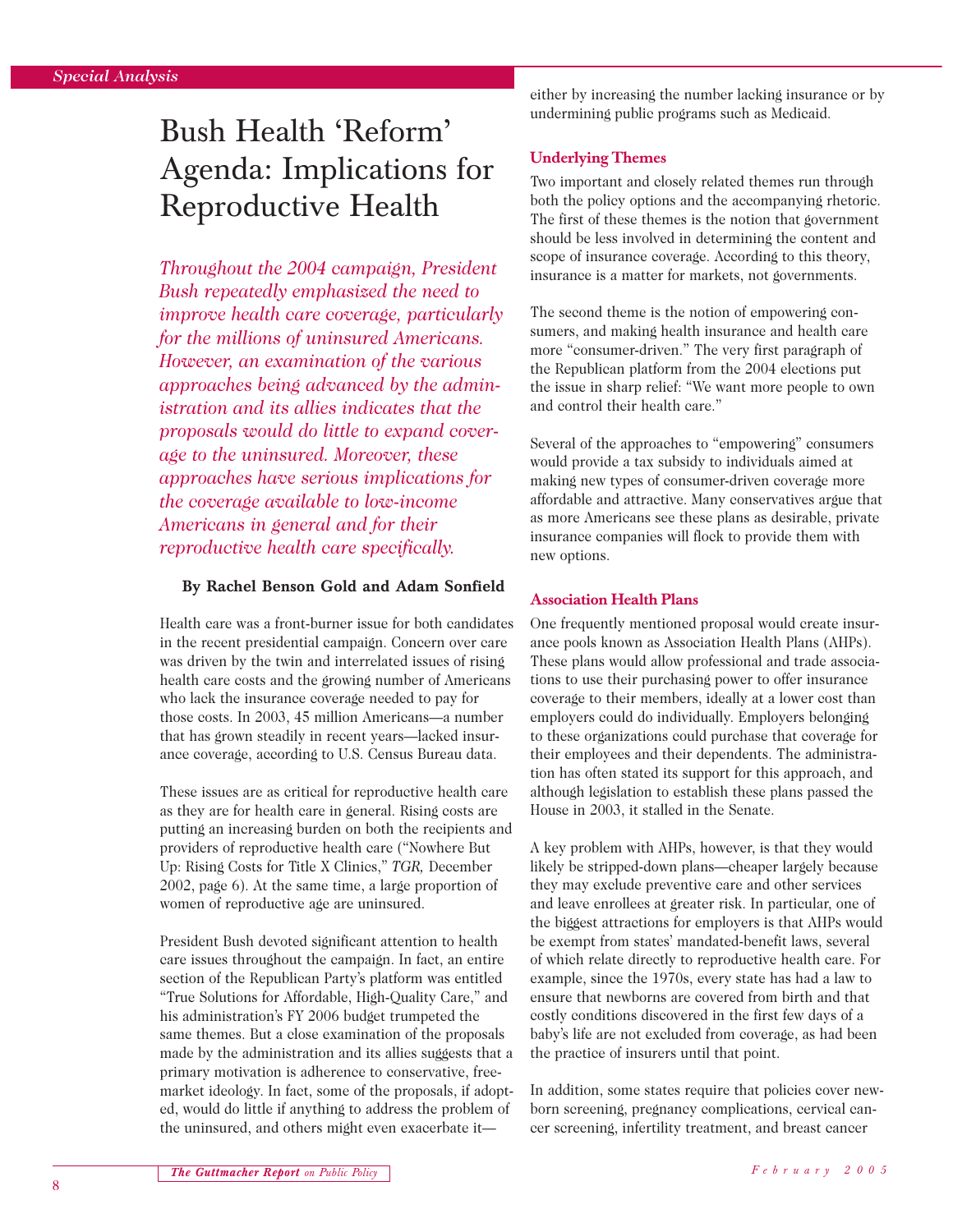diagnosis and treatment. Twenty-one states require plans to cover contraceptive drugs and devices if they cover prescription drugs in general. These laws are widely acknowledged as vital to the improvement in contraceptive coverage over the last decade ("New Study Documents Major Strides in Drive for Contraceptive Coverage" and "Contraceptive Coverage: A 10-Year Retrospective," *TGR,* June 2004, pages 4 and 6).

#### **Health Savings Accounts**

Another high priority of conservative policymakers and advocates is to encourage Health Savings Accounts (HSAs)—tax-sheltered accounts that individuals could establish and use to pay for medical expenses. Any unused balance in the accounts would accumulate over time. People who opened these accounts would be required to purchase so-called high-deductible coverage—either on their own or through an employer or other group—that would kick in once the individual or family had incurred a preset amount of out-of-pocket expenditures. Supporters hope that if consumers feel as if they are spending their own dollars for health care, they would be more cost-conscious and make wiser choices about the care they purchase.

Congress established HSAs as part of the same 2003 legislation that created a drug benefit in Medicare. The Bush administration is proposing to encourage enrollment in HSAs by allowing individuals to claim a tax deduction for the cost of purchasing high-deductible plans. In addition, the accounts have been included among the options offered to participants in the Federal Employees Health Benefits Program, where the issue has been joined with the ongoing controversy over "faith-based" plans (see box).

Opponents of the administration's HSA proposal believe that the tax deduction would do little to convince Americans to purchase this coverage. According to the Center on Budget and Policy Priorities, the value of the proposal to the individual would rest on the size of the tax deduction that could be reaped from purchasing the high-deductible insurance. Because tax rates increase as

# **The Emergence of Faith-Based Health Plans**

*Approaches to health care reform such as HSAs and AHPs have mostly been promoted by economic conservatives under the rubric of consumer control. Yet, this is one area where the economic and social wings of the conservative movement may be converging: Consumer control over health insurance would also mean that religious consumers could purchase insurance that better conforms to their faith.*

*The Heritage Foundation hosted a symposium on "faith-based" health plans in June 2004. The speakers advocated a two-pronged approach. The first approach would be to remove "objectionable" requirements, such as state contraceptive coverage mandates, from current insurance plans. Second, they endorsed the idea of plans sponsored and designed by faithbased organizations as an answer to their wide-ranging concerns about current and emerging bioethical issues—from abortion, infertility services and family planning to end-of-life care, genetic engineering and treatments based on stem cell research and cloning.*

*According to analysts at Heritage, faith-based health insurance might be encouraged by a new twist on the AHP approach proposed by the Bush administration. In addition to allowing small businesses to purchase coverage through AHPs, the administration's proposal would allow churches and other community organizations to band together across state lines to offer coverage for their members.*

*The Bush administration showed its support for the faith-based approach in yet another way when the*

*Federal Employees Health Benefits Program announced late last year that a faith-based plan combining an HSA and high-deductible insurance would be made available in parts of Illinois. The plan, designed in accordance with Catholic doctrine, excludes coverage of certain types of reproductive health services, including contraception, abortion and some types of fertility treatment.*

*Advocates for reproductive health and for separation of church and state have a number of objections to the concept of federally funded faith-based insurance. The National Women's Law Center, for instance, has expressed concern about whether federal employees would be given ample notice about excluded services. Moreover, advocates worry that employees' wives and daughters would have no say at all in the decision to enroll in a faith-based plan. A third concern is that federal employees would choose a particular faith-based plan because it seems least expensive or because of the doctors in the plan's network, only to end up struggling to pay out-of-pocket to address their reproductive health needs because of religious restrictions.*

*This concern is even more pronounced when taken out of the context of federal employees' insurance. If it is private employers, instead, selecting insurance plans—based, again, on such factors as cost and provider networks—individual employees and their families may have no choice but to enroll in a faithbased plan that would neither meet their health care needs nor conform to their moral and religious beliefs.*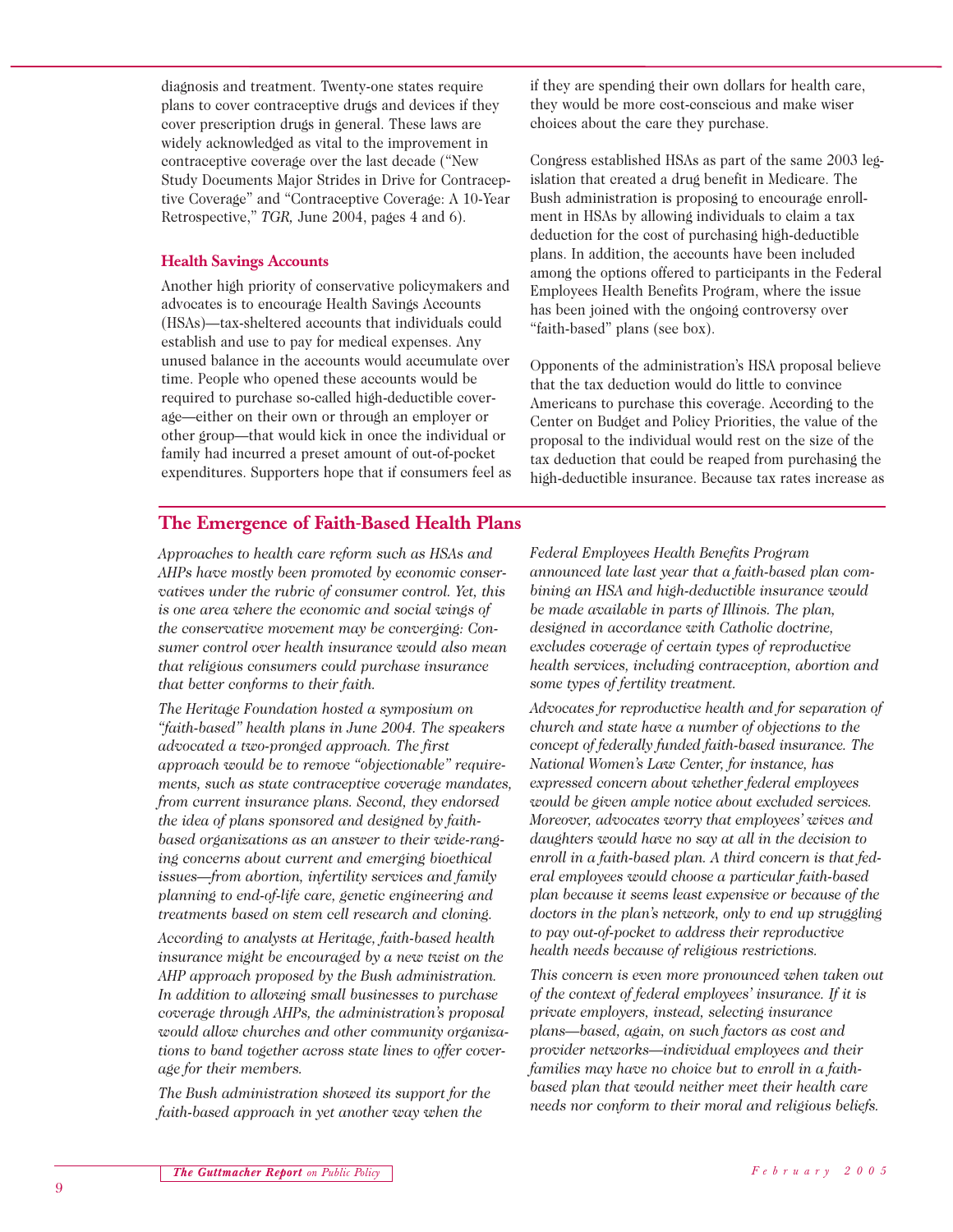# **WOMEN WITHOUT COVERAGE**

*Although one-fifth of American women of reproductive age are uninsured, the proportion doubles for those who are below the federal poverty level.*



income increases, the deduction is a much better deal for the affluent; workers who do not earn enough to pay income tax would get no benefit whatsoever.

HSAs themselves have the exact same problem: The tax benefit that an individual receives from making contributions to the account is also dependent on income. The incentive to save created by a tax shelter is weakest, ironically, among Americans who struggle most to save any of their paycheck.

Moreover, the annual insurance deductibles—which by law must be \$1,000 or more—may be a prohibitively high hurdle for many Americans. A recent article in *The National Journal* reported that community health centers are seeing an influx of clients who have exhausted the amount in their accounts, but have not reached the levels needed for their high-deductible coverage to kick in. They are showing up at community clinics in need of care, essentially uninsured.

HSAs could have a particularly injurious impact on the use of preventive care, such as routine gynecologic care and family planning services. Although the law allows insurers to exempt preventive care from deductibles, and therefore make this care eligible for coverage even before a deductible is reached, insurers are not required to do so. If preventive care is not excluded from the deductible, some hard-pressed families or individuals might be forced to forego it.

#### **Health Care Tax Credits**

A third commonly touted approach to health care reform is tax credits to encourage individuals and families to purchase health insurance by reducing the amount they owe in taxes. If the credit were "refundable"—as in a proposal offered by the Bush administration—an individual or family could receive this subsidy in the form of a tax refund, even if they owe no income taxes at all, as is the case for many low-income Americans. Unlike a tax deduction, a refundable tax credit would not favor the rich. In fact, many proposals would make the credit available only at lower incomes, gradually phasing out for middle-class Americans.

Variations on the basic concept of health care tax credits have been proposed by policymakers, advocates and analysts of many political stripes, including the administration. In fact, a tax credit was created by Congress in 2002 for a very limited population—mostly workers displaced by international trade. Proponents of health care tax credits typically say that they would help Americans who do not have coverage through the workplace—particularly those who are unemployed, or who are not offered or cannot afford insurance at their job or through a family member's job.

Opponents of the approach, including analysts at the Urban Institute, cite several potential pitfalls. First, they say that under most of the proposals, families could use the tax credit only in a few, limited insurance markets. One option would be for individuals to purchase coverage through membership organizations or other groups. Although supporters believe that in time the tax credit itself would help establish these markets, currently they are virtually nonexistent.

For now, the only real option would be to enroll in HSAs or to purchase individual coverage. Nongroup plans traditionally have been less comprehensive than employment-based coverage. In an ironic twist for policymakers who fancy themselves "profamily," nongroup plans are exempt from the federal Pregnancy Discrimination Act, which requires coverage of maternity care in most group plans. One recent study found that maternity coverage is prohibitively expensive, severely limited or entirely absent from nongroup plans.

Moreover, nongroup coverage is generally much more expensive than equivalent employment-based coverage. Without a group over which the risks can be spread, insurers attempt to adjust their prices according to how much care they expect an individual enrollee to use.